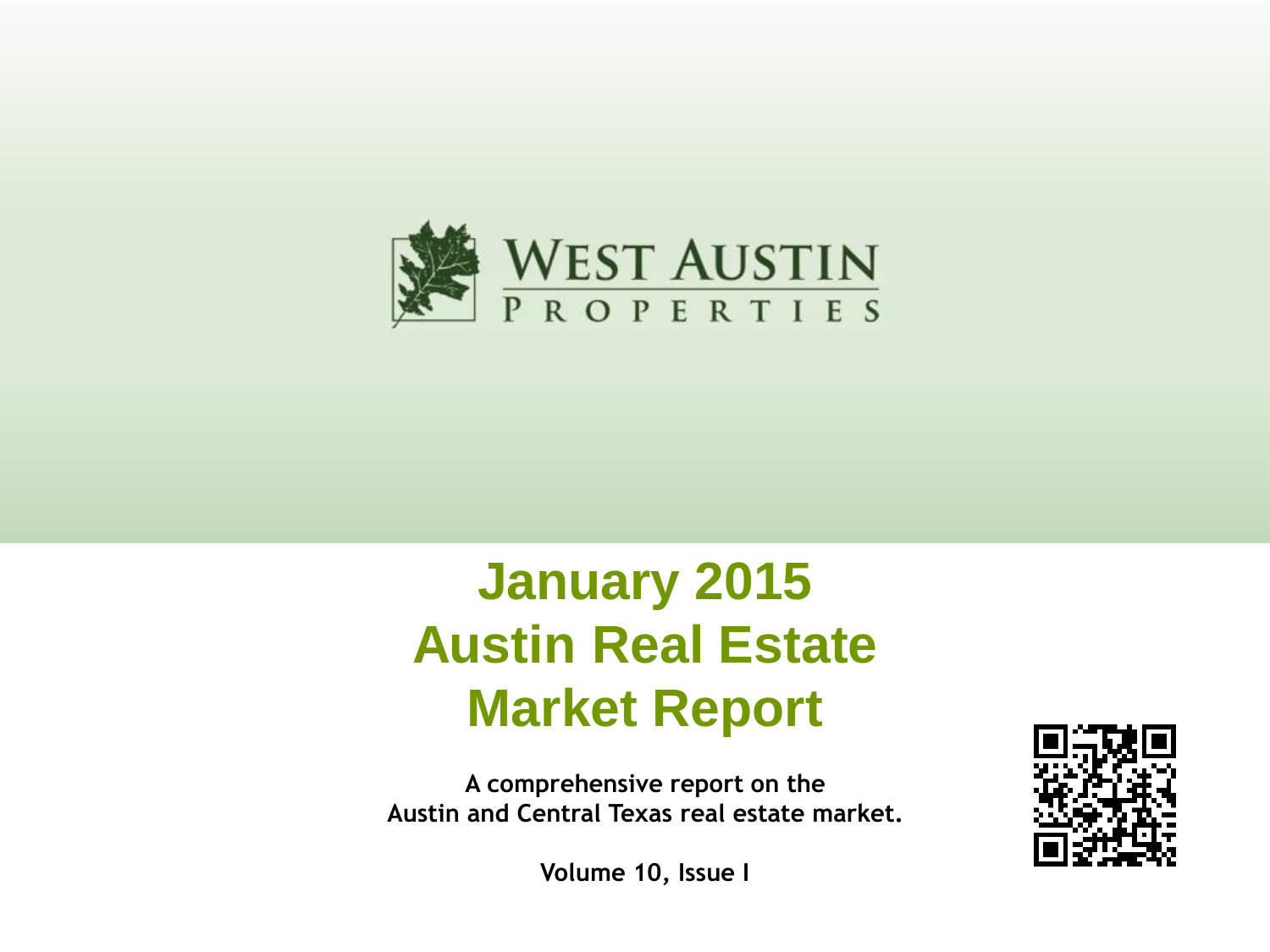# **Year to Date Sales – January 2015**



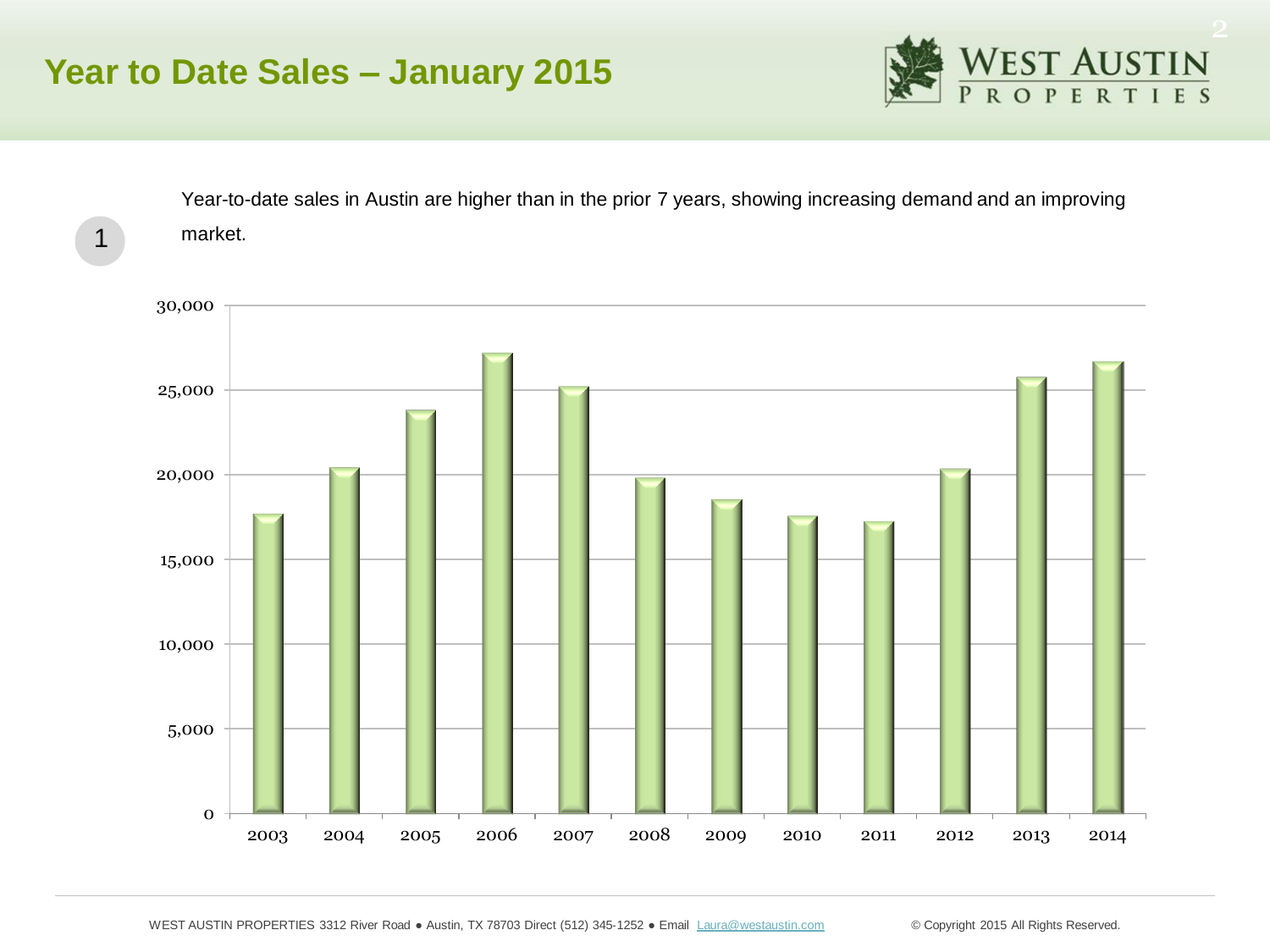2



The chart below follows the trends of numbers of homes sold during any given month. Last month there were 2,070 homes sold in Austin, Texas. More homes sold in December than in six of the last seven years during that month!

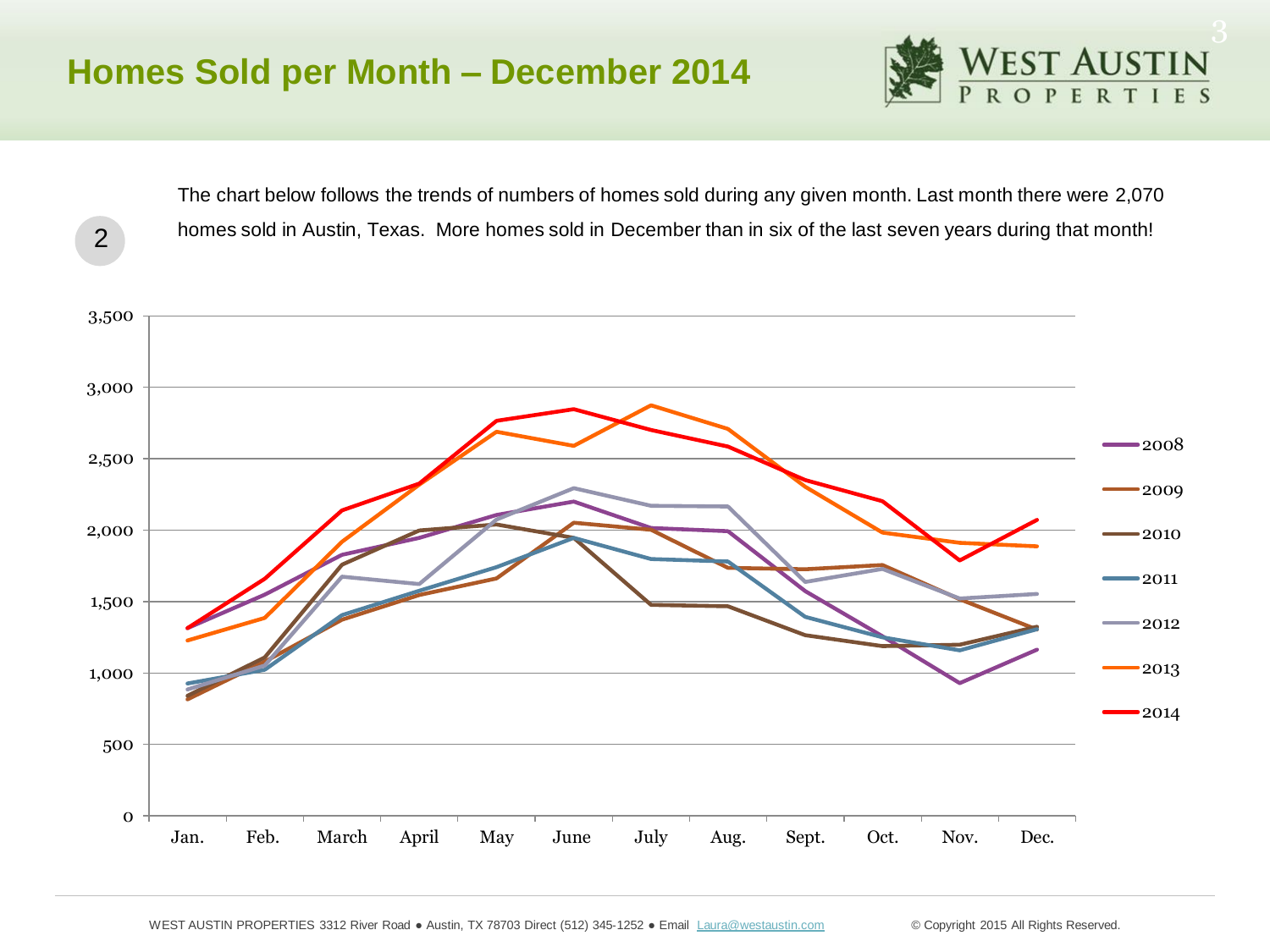## **Homes For Sale – January 2015**

3



The chart below follows the trends of the number of homes for sale during any given month. At the beginning of January, there were 4,889 homes for sale in Austin, Texas. **There are 7.45% more homes for sale than last year at this time.** 

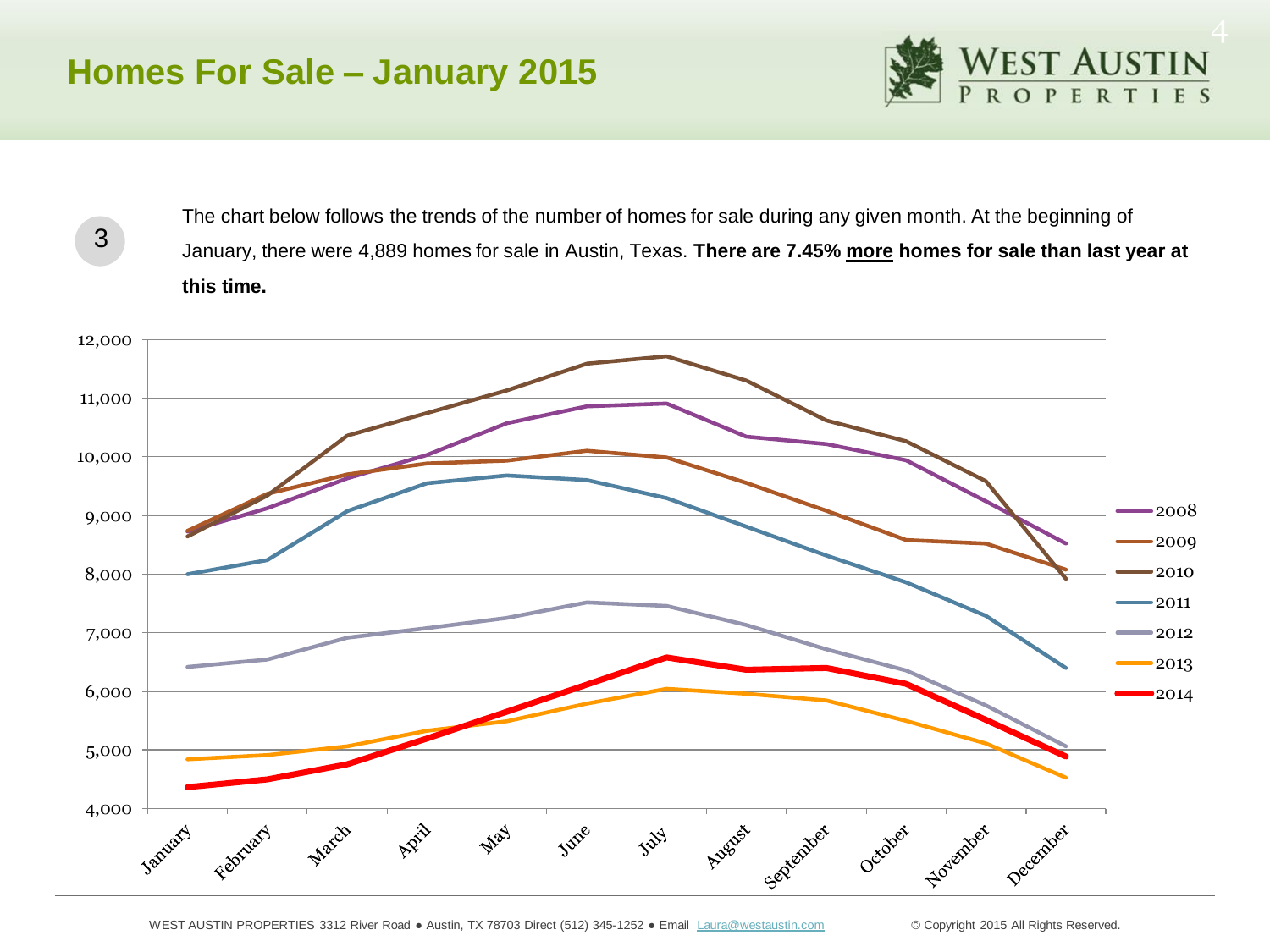4



The chart below tracks the number of Pending Sales in the market. These are homes that are Under Contract that have yet to close. This month there are 2,369 homes Pending in Austin, Texas. **This is the highest number of December pendings in the last 6 years.** Because of qualifying, mortgage and approval rates it is taking longer to go from contract to close.

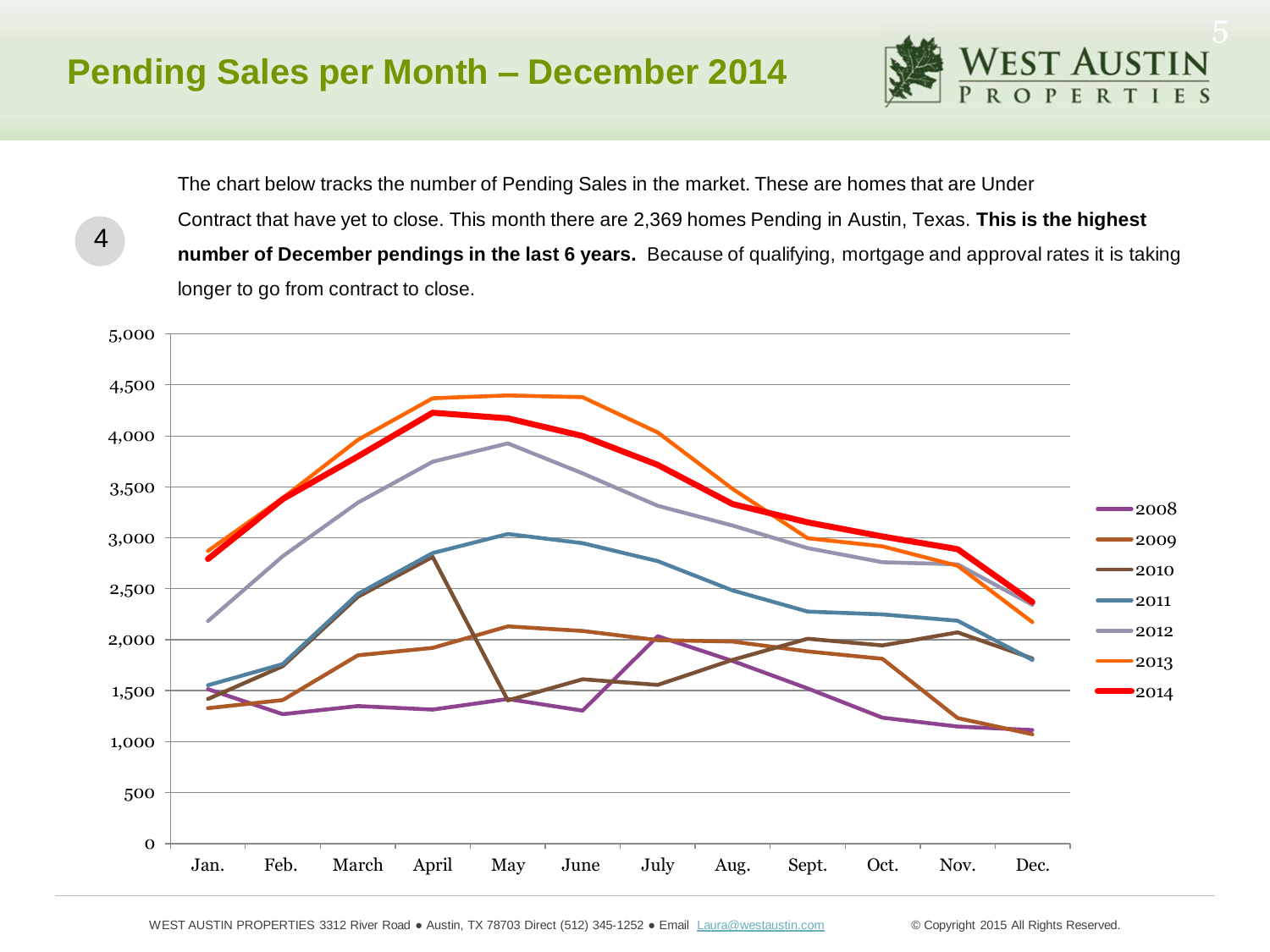# **Home Sales by Price Band-December 2014**

5



Overall we are in an Extreme Seller's Market with 2.25 months of inventory. On average, home prices are showing High Appreciation for the year. However, the Market is different based on demand and the number of homes for sale in each price range. Homes valued under \$700,000 are in a Normal or Extreme Seller's Market.

| <b>Price Range</b>       | # of Solds     | <b>Active Listings</b>         | <b>Months of Inventory</b> | <b>Market</b>                     |  |
|--------------------------|----------------|--------------------------------|----------------------------|-----------------------------------|--|
| \$0-\$100k               | 38             | 140                            |                            | 3.68 Normal Seller's Market       |  |
| \$100-\$200k             | 651            | 654                            | 1.00 <sub>1</sub>          | <b>Extreme Seller's Market</b>    |  |
| \$200-\$300k             | 648            | 1205                           | 1.86                       | <b>Extreme Seller's Market</b>    |  |
| \$300-\$400k             | 331            | 835                            | 2.52                       | <b>Extreme Seller's Market</b>    |  |
| \$400k-\$500k            | 185            | 619                            |                            | 3.35 Normal Seller's Market       |  |
| \$500-\$600k             | 177            | 372                            | 2.10                       | <b>Extreme Seller's Market</b>    |  |
| \$600-\$700k             | 52             | 275                            | 5.29                       | Normal Seller's Market            |  |
| \$700-\$800k             | 25             | 163                            | 6.52                       | <b>Balanced Market</b>            |  |
| \$800-\$900k             | 9              | 94                             | 10.44                      | <b>Normal Buyer's Market</b>      |  |
| \$900-\$1M               | 13             | 81                             | 6.23                       | <b>Balanced Market</b>            |  |
| $$1-$2M$                 | 28             | 288                            |                            | 10.29 Normal Buyer's Market       |  |
| \$2-\$3M                 | 8              | 86                             |                            | 10.75 Normal Buyer's Market       |  |
| \$3M<                    | $\overline{2}$ | 70                             | 35.00                      | <b>Extreme Buyer's Market</b>     |  |
| <b>Overall MKT</b>       | 2167           | 4882                           | 2.25                       | <b>Extreme Seller's Market</b>    |  |
|                          |                |                                |                            |                                   |  |
| 12+ Months of Inventory  |                | <b>Extreme Buyer's Market</b>  |                            | <b>High Depreciation</b>          |  |
| 9-12 Months of Inventory |                | <b>Normal Buyer's Market</b>   |                            | <b>Moderate Depreciation</b>      |  |
| 6-9 Months of Inventory  |                | <b>Balanced Market</b>         |                            | <b>Flat/Moderate Depreciation</b> |  |
| 3-6 Months of Inventory  |                | <b>Normal Seller's Market</b>  |                            | <b>Moderate Appreciation</b>      |  |
| 0-3 Months of Inventory  |                | <b>Extreme Seller's Market</b> |                            | <b>High Appreciation</b>          |  |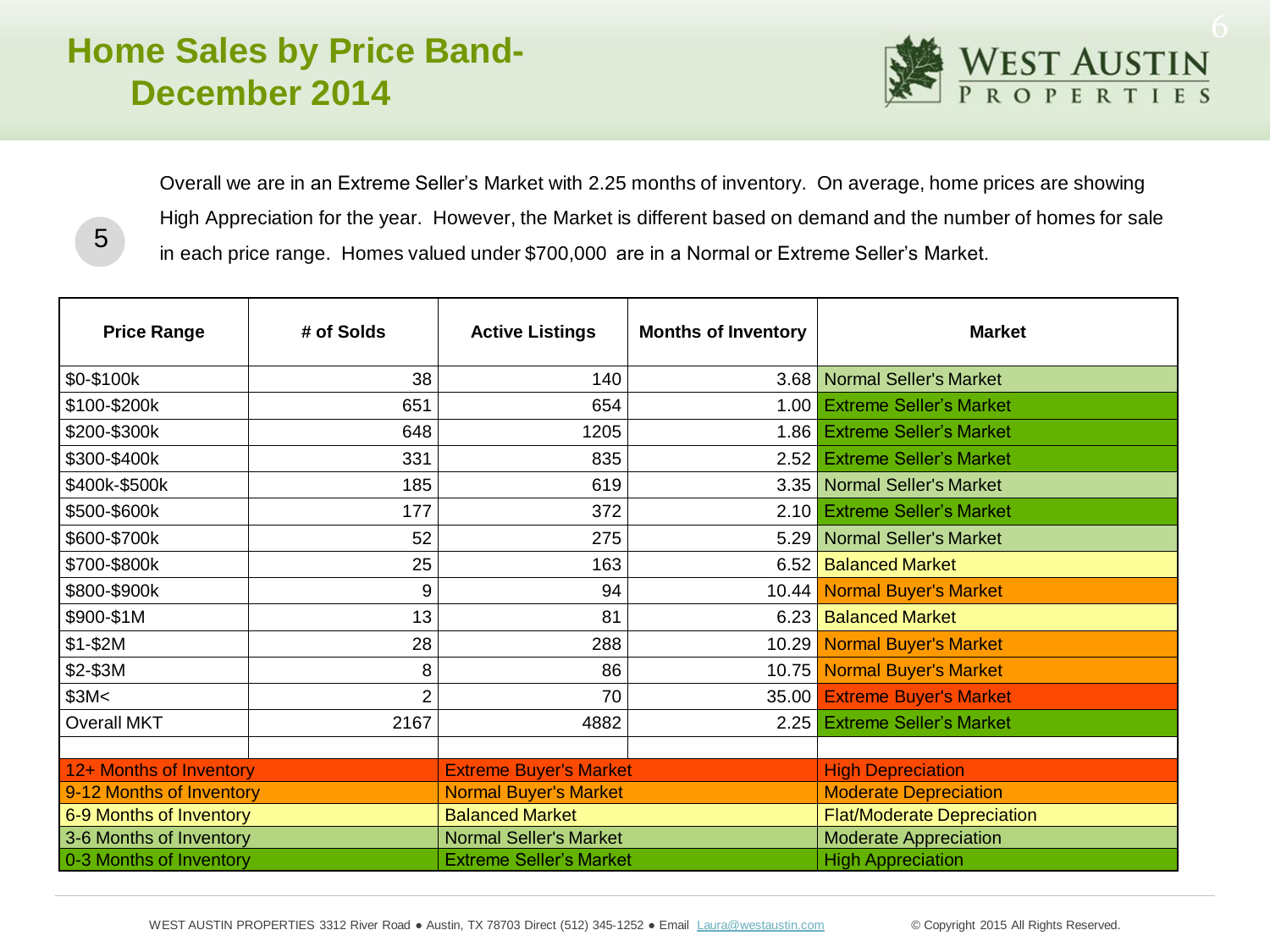# **Home Sales by Zip Code-December 2014**



The chart below provides details on how well each Zip Code is currently selling and the impact on home values.

11 out of 19 zip codes have less than 3 months of inventory and are defined as in an Extreme Seller's Market.

| <b>Zip Code</b>          | # of Solds     | <b>Active</b><br><b>Listings</b> | <b>Months of</b><br><b>Inventory</b> | <b>Median Sales price</b>         | Avg DOM | <b>Central Austin</b>       |
|--------------------------|----------------|----------------------------------|--------------------------------------|-----------------------------------|---------|-----------------------------|
| 78701                    | 9              | 50                               | 5.56                                 | \$848,000                         | 140     | 78701<br>78702              |
| 78702                    | 34             | 72                               | 2.12                                 | \$342,500                         | 75      | 78703                       |
| 78703                    | 10             | 35                               | 3.50                                 | \$1,210,000                       | 24      | 78704                       |
| 78704                    | 42             | 71                               | 1.69                                 | \$544,750                         | 54      | 78705                       |
| 78705                    | $\overline{2}$ | $\overline{2}$                   | 1.00                                 | \$466,633                         | 44      | 78722                       |
| 78717                    | 28             | 47                               | 1.68                                 | \$328,500                         | 40      | 78731                       |
| 78722                    | 5              | 9                                | 1.80                                 | \$420,000                         | 15      |                             |
| 78727                    | 21             | 12                               | 0.57                                 | \$250,000                         | 18      | <b>Northwest Travis Co.</b> |
| 78730                    | 13             | 27                               | 2.08                                 | \$750,000                         | 86      | 78730                       |
| 78731                    | 16             | 32                               | 2.00                                 | \$560,000                         | 43      | 78732                       |
| 78732                    | 17             | 84                               | 4.94                                 | \$385,000                         | 66      | 78734                       |
| 78733                    | $\overline{7}$ | 38                               | 5.43                                 | \$575,000                         | 67      |                             |
| 78734                    | 41             | 160                              | 3.90                                 | \$415,000                         | 74      | <b>Southwest Austin</b>     |
| 78735                    | 14             | 52                               | 3.71                                 | \$481,000                         | 47      | 78739                       |
| 78739                    | 39             | 59                               | 1.51                                 | \$410,000                         | 48      | 78749                       |
| 78746                    | 23             | 79                               | 3.43                                 | \$1,090,000                       | 65      | <b>Northwest Austin</b>     |
| 78749                    | 40             | 24                               | 0.60                                 | \$322,000                         | 26      | 78717                       |
| 78750                    | 24             | 31                               | 1.29                                 | \$319,000                         | 35      | 78727                       |
| 78759                    | 14             | 43                               | 3.07                                 | \$420,125                         | 38      | 78750                       |
| 12+ Months of Inventory  |                | <b>Extreme Buyer's Market</b>    |                                      | <b>High Depreciation</b>          |         | 78759                       |
| 9-12 Months of Inventory |                | <b>Normal Buyer's Market</b>     |                                      | <b>Moderate Depreciation</b>      |         | <b>West Austin/Westlake</b> |
| 6-9 Months of Inventory  |                | <b>Balanced Market</b>           |                                      | <b>Flat/Moderate Depreciation</b> |         | 78733                       |
| 3-6 Months of Inventory  |                | <b>Normal Seller's Market</b>    |                                      | <b>Moderate Appreciation</b>      |         | 78735                       |
| 0-3 Months of Inventory  |                | <b>Extreme Seller's Market</b>   |                                      | <b>High Appreciation</b>          |         | 78746                       |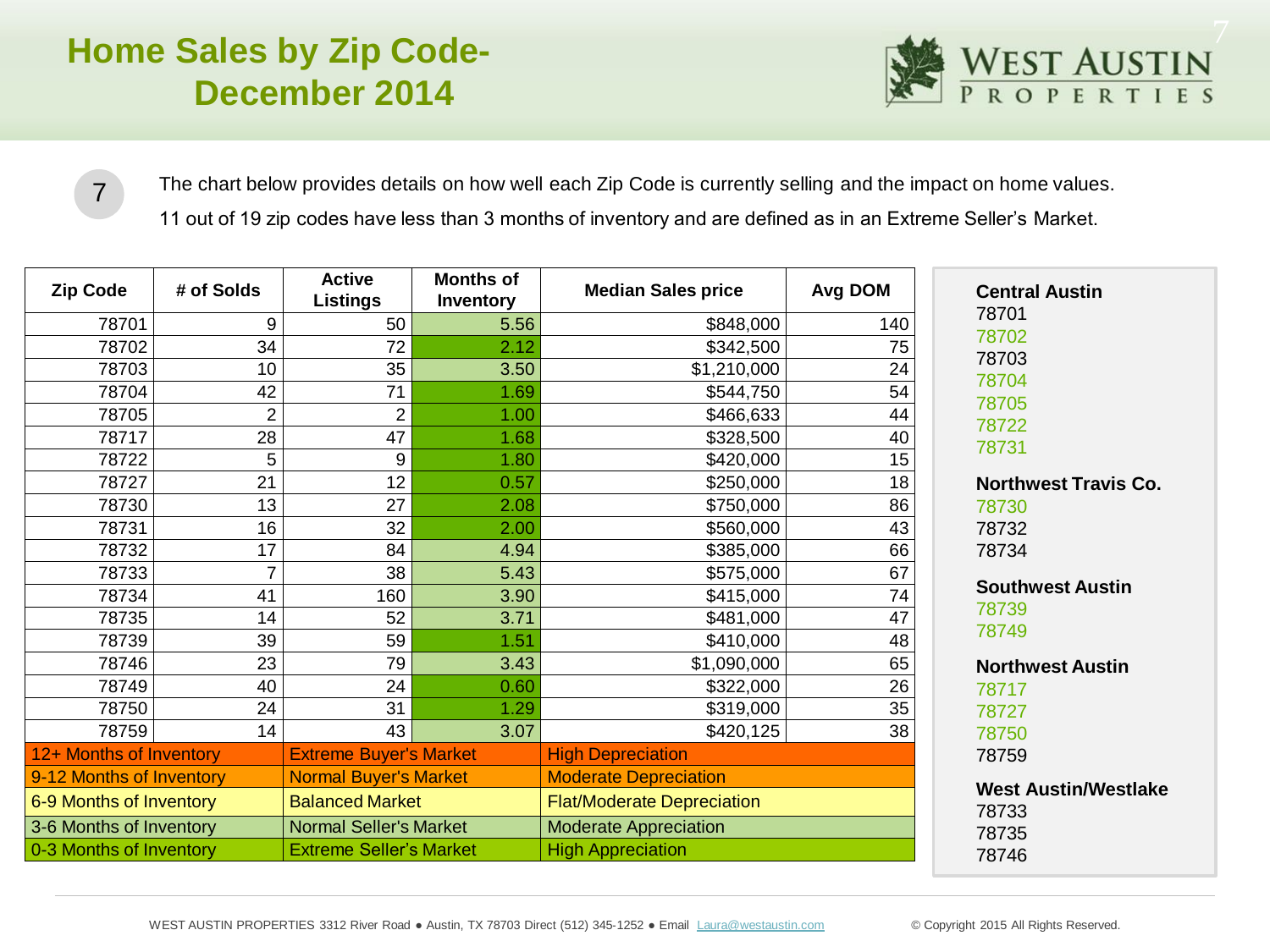#### **Absorption Rate: Months of Inventory in Austin 2006-2014**



The **Absorption Rate**, also called "Months of Inventory," is the best indicator of how fast or slow home values are moving up or down. The formula is the number of homes on the market divided by the number of homes sold in the prior month. With 6 to 9 months of inventory, the market is called Balanced, and home values remain stable with slight decreases or increases possible. Below 6 months is called a **Seller's Market**, as home prices slightly increase due to demand.

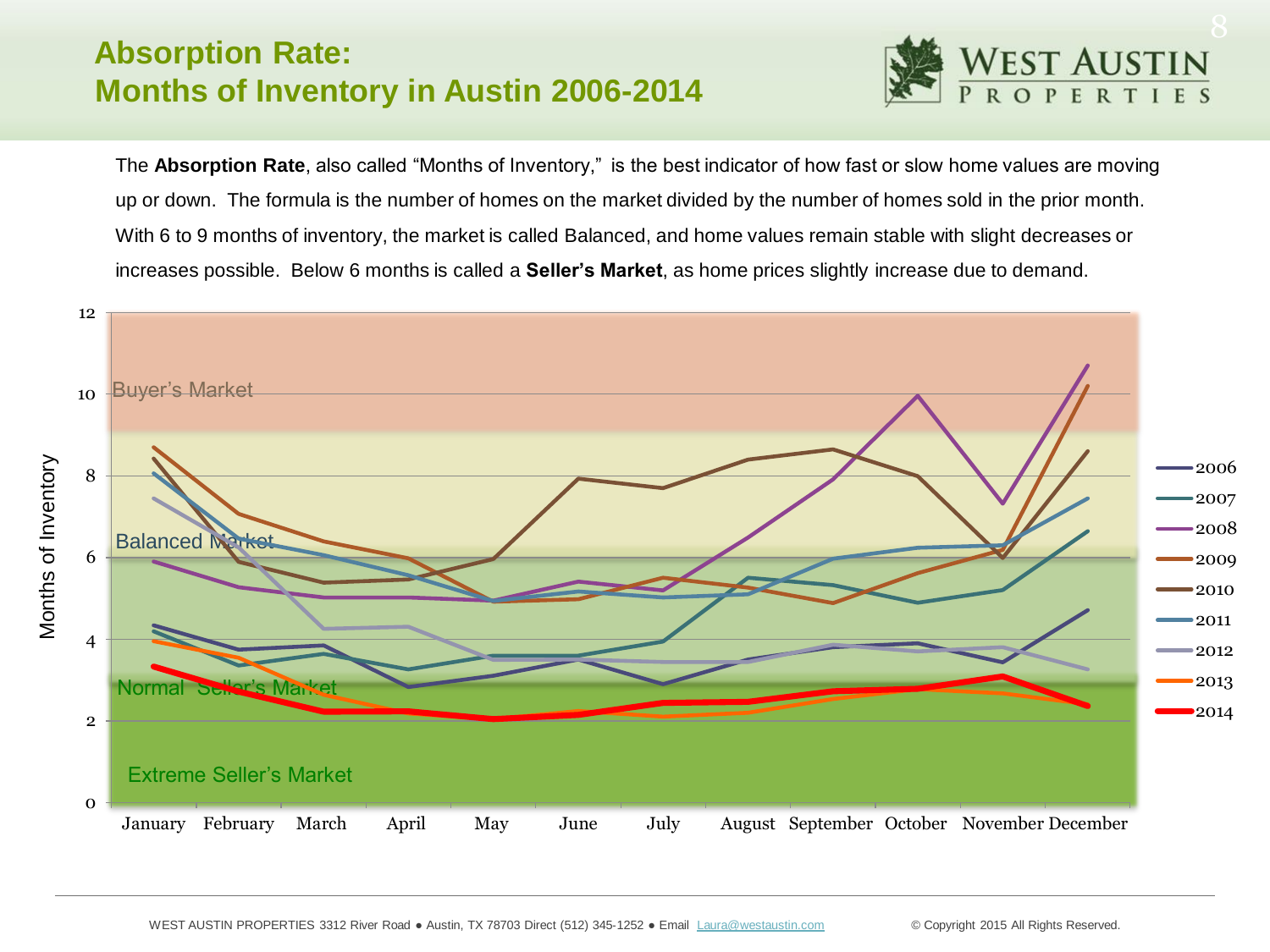# **Mortgage Rates - 14 Year Summary**



We monitor interest rates because they directly affect buying power. The higher the rate, the more it costs for a buyer to buy. When interest rates rise, it has the same effect as a seller raising his price and fewer homes sell because mortgage payments are higher. Conversely, when rates decrease more buyers qualify to purchase and home sales usually increase. The chart below tracks mortgage rates for the past 14 years. As you can see, mortgage rates are at close to their lowest levels.



Current Rates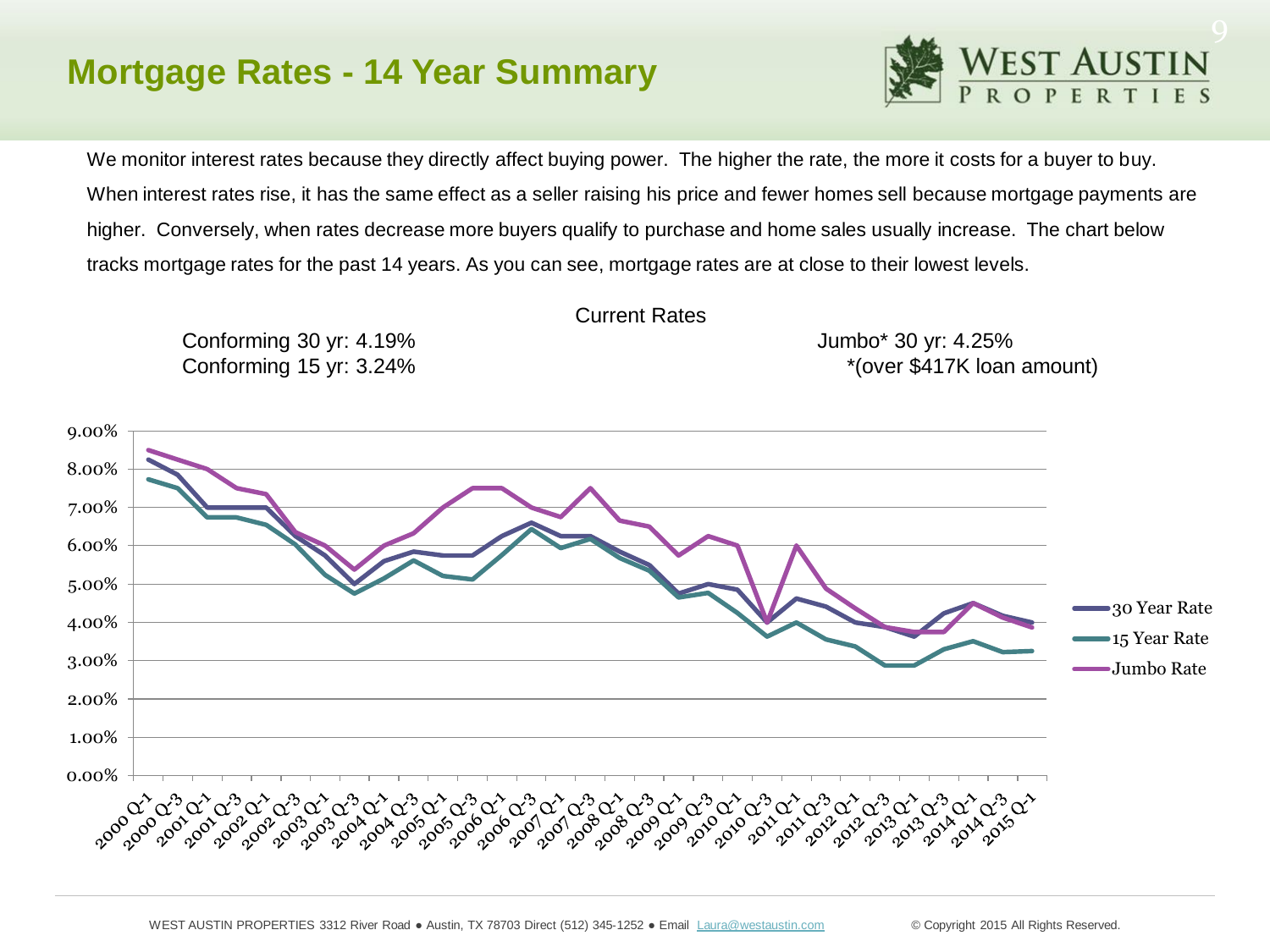8



The chart above follows the trend of average and median sales price per year. Last month the average sales price was \$313,295 The median sold price was \$249,995 last month. The average sales price in December is up 6.6% and the median sales price is  $up$  10.4% from one year ago.

 **The chart below shows the annual average and median Austin home sold.** 

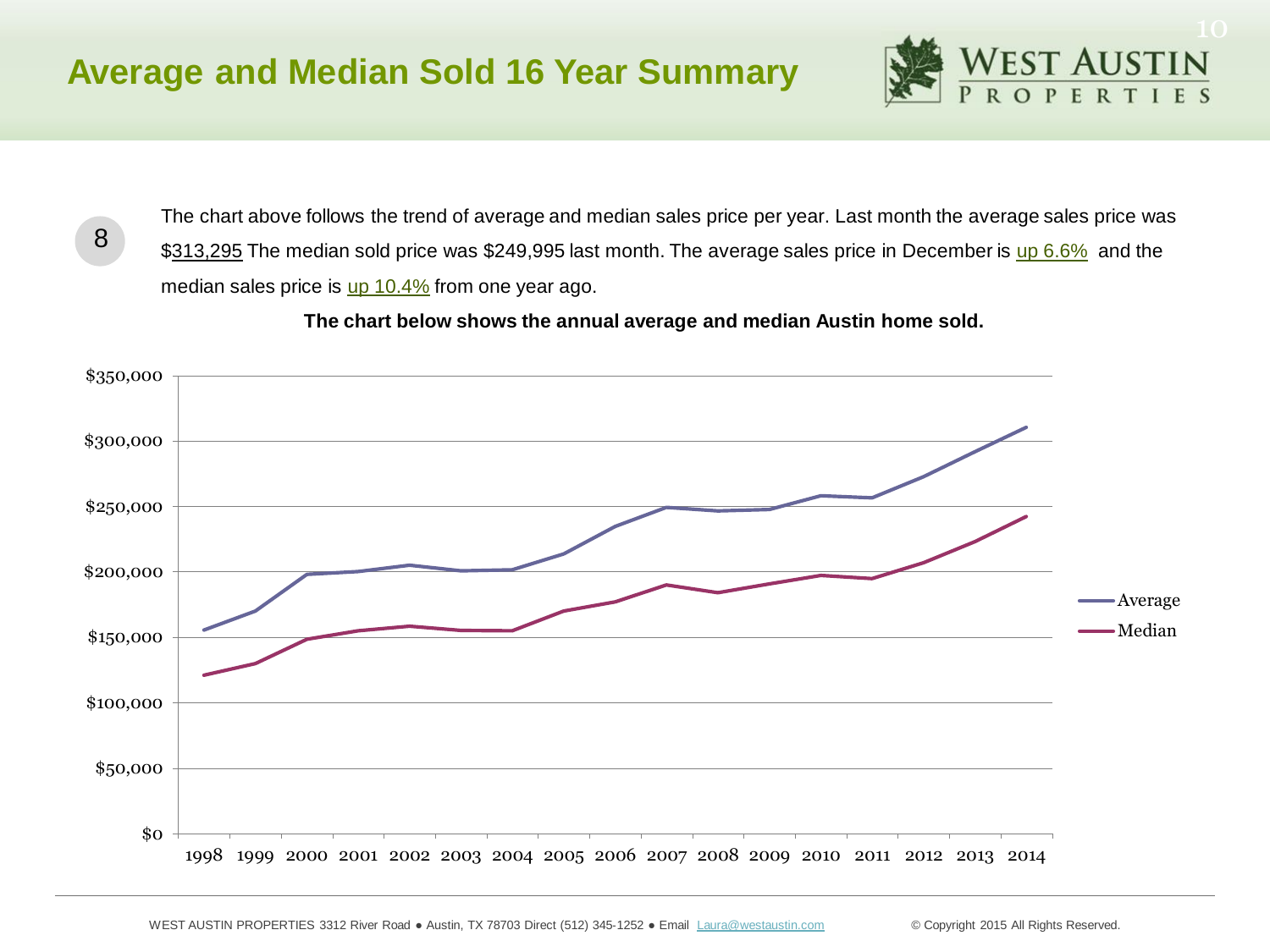# **Average Days on Market 2006-2014**

9



Of the homes that sold last month, the average amount of days they had been on the market was 62 days. This is 24% more days than a year ago.